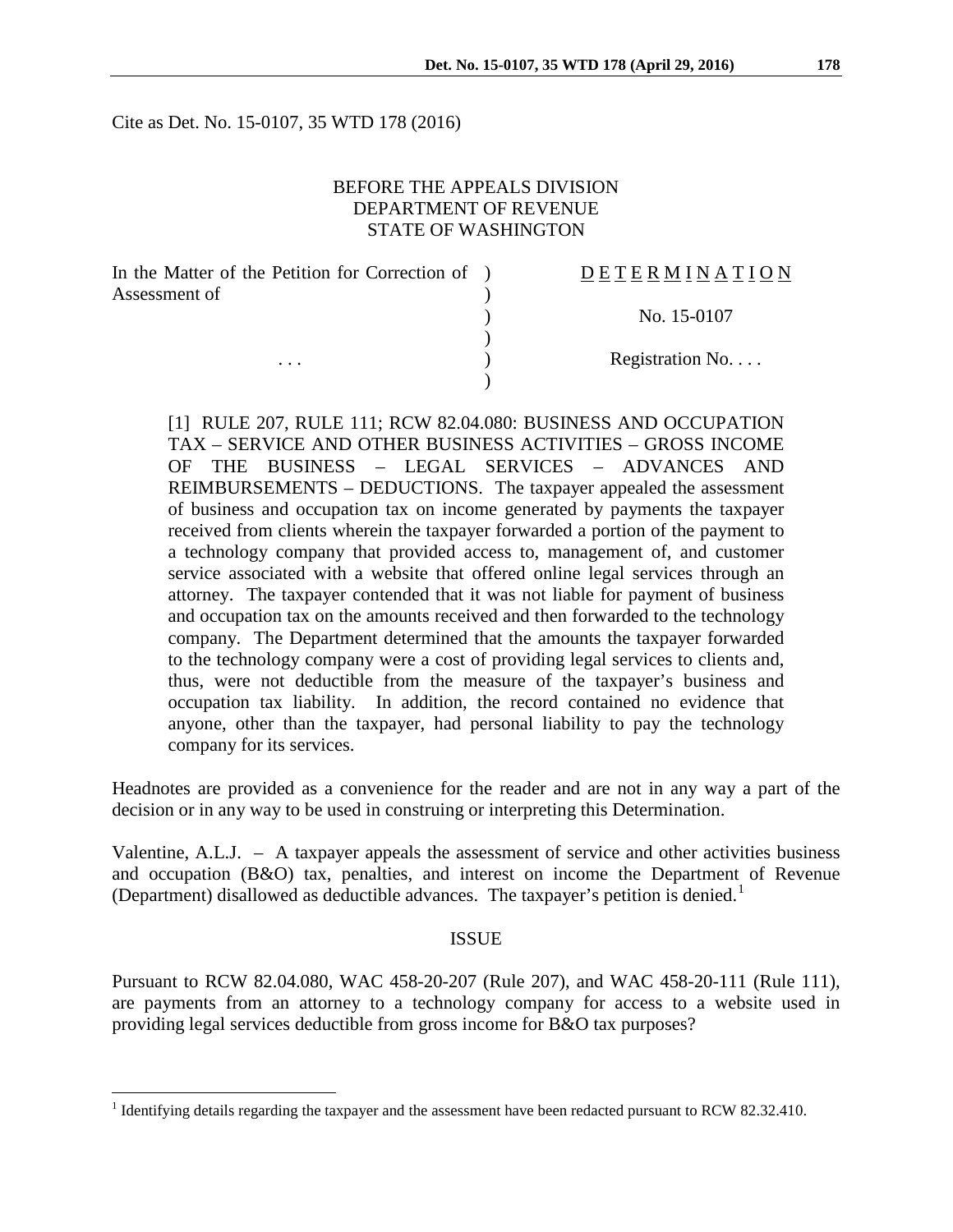## FINDINGS OF FACT

The Department's Audit Division (Audit) audited the business activities of [Taxpayer] for the time-period of August 1, 2011 through December 31, 2013. Taxpayer's business activities, during the audit period, consisted of providing marriage dissolution services via a website. Specifically, Taxpayer provided what it refers to as "unbundled legal services" related to uncontested divorces via the website . . . . According to Taxpayer, a qualified individual can complete his or her uncontested dissolution of marriage in Washington State through the website with the guidance of a licensed attorney.

Taxpayer does not own the website or the domain name. The company [Technology Company] owned [the website] during the audit period. The website owner itself did not provide legal services; it is a technology company and does not employ any attorneys. Taxpayer has no ownership interest in [Technology Company]. Taxpayer provided the unbundled legal services offered via the website and processed the credit card transactions generated by and through the website. Taxpayer managed all of the financial transactions and all funds were deposited into its bank account. Most payments were made by credit card.

The cost of the basic service offered (preparation of documents for uncontested divorce) is \$...  $^{2}$  $^{2}$  $^{2}$  The client makes payment in full to Taxpayer via the website. Taxpayer then forwards \$... of the \$ . . . to [Technology Company] for the technology, management, and customer service associated with the website. Taxpayer keeps the remaining balance as payment for the actual legal services. During the audit period, Taxpayer reported and paid B&O tax solely on the portion of the fees it did not forward to [Technology Company].

Taxpayer explains the reasoning behind how payments are made as follows:<sup>[3](#page-1-1)</sup>

[Taxpayer] collects all revenue because a portion of the total revenue is payment for legal services. It is improper for a non-attorney to collect fees for legal services, so [Technology Company] is not permitted to collect payment for the entire transaction. Rather than require a customer/client to process two separate transactions, [Taxpayer] manages the processing of the entire payment.

As each new customer/client makes payment, \$ . . . is immediately due and payable to [Technology Company]. Those funds are broken into two separate client costs: 1) a \$ . . . account activation fee; and 2) a  $\frac{1}{2}$ ... account management fee. The  $\frac{1}{2}$ ... fee provides the client access to the technology that enables them to input the needed information. The \$ . . . fee provides the account management necessary to smoothly complete the process via the online channels.

On a weekly basis, [Technology Company] invoices [Taxpayer], and the payment of the invoice is made each Monday via a wire transfer. Often, more than one wire is sent in a week, so that funds paid by new clients/customers reach [Technology Company] that

<span id="page-1-0"></span><sup>&</sup>lt;sup>2</sup> In the alternative, a client may make two equal payments of \$ . . . .  $\frac{3}{3}$  See Taxpayer's brief dated May 28, 2014.

<span id="page-1-1"></span>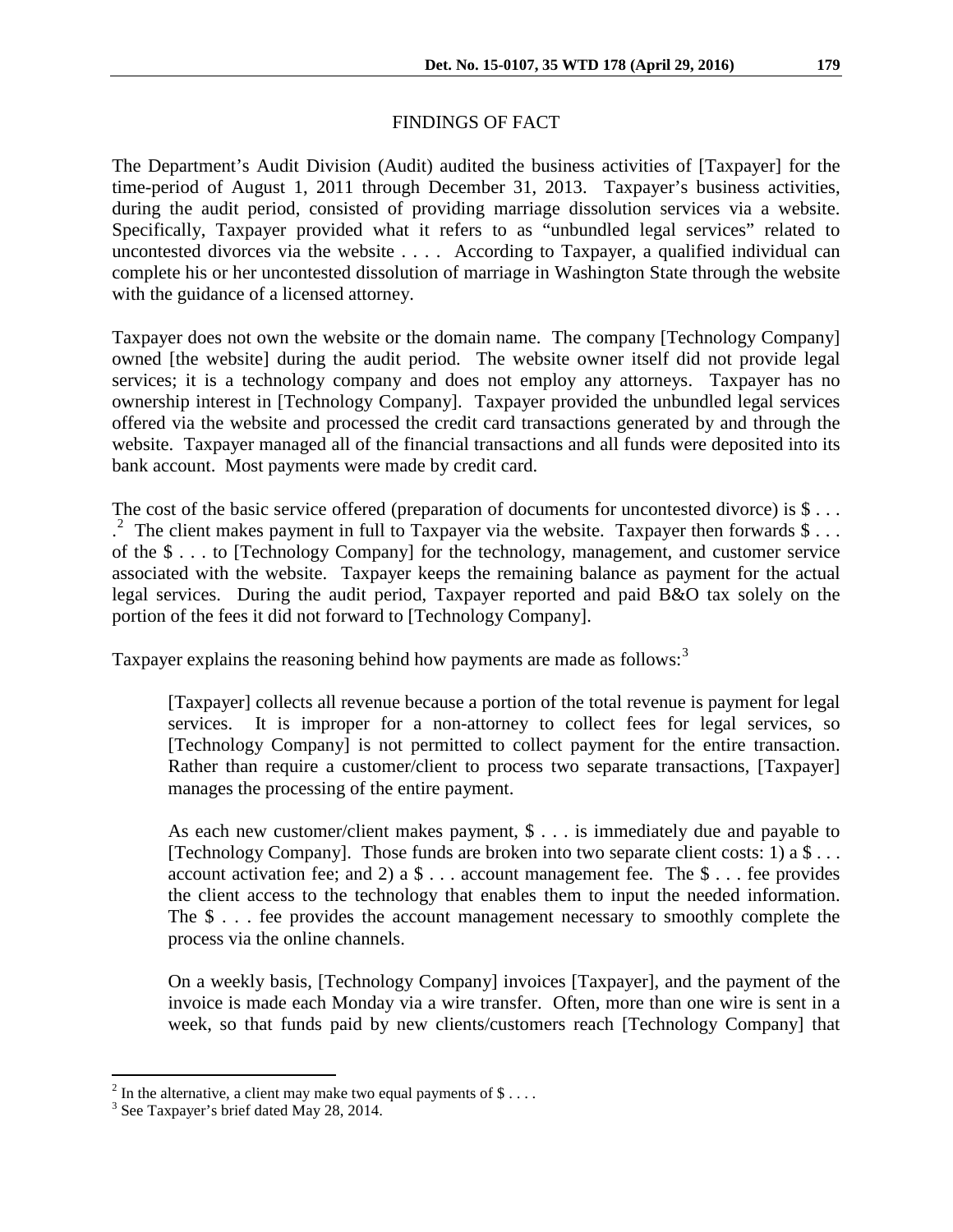much quicker. When a new client/customer pays either  $\frac{1}{2}$ ... or  $\frac{1}{2}$ ..., they have immediate access to the technology created by [Technology Company].

In the rare case of a refund, Taxpayer pays the client/customer the refund from its bank account and then Technology Company refunds the account activation fee and account management fee to Taxpayer. Since its inception, Taxpayer has deducted the account activation fees and the account management fees paid to Technology Company from its B&O tax payments as advances under Rule 111.

### ANALYSIS

RCW 82.04.220 imposes the B&O tax "for the act or privilege of engaging in business activities" in Washington. "[T]he legislative purpose behind the B&O tax scheme is to tax virtually all business activity in the state." *Impecoven v. Dep't of Revenue*, 120 Wn.2d 357, 841 P.2d 752 (1992). RCW 82.04.140 defines "business" as "all activities engaged in with the object of gain, benefit, or advantage to the taxpayer or to another person or class, directly or indirectly."

Washington's B&O tax is measured "by the application of rates against value of products, gross proceeds of sales, or gross income of the business, as the case may be." RCW 82.04.220(1). RCW 82.04.080(1) defines "gross income of the business" as follows:

"*Gross income of the business*" means the value proceeding or accruing by reason of the transaction of the business engaged in and *includes* gross proceeds of sales, *compensation for the rendition of services*, gains realized from trading in stocks, bonds, or other evidences of indebtedness, interest, discount, rents, royalties, fees, commissions, dividends, *and other emoluments however designated*, *all without any deduction on account of the cost of tangible property sold, the cost of materials used, labor costs,* interest, discount, delivery costs, taxes, or *any other expense whatsoever paid or accrued* and without any deduction on account of losses.

(Emphasis added.)

Rule 207 is the Department's administrative regulation that "explains the taxability of amounts received for legal, arbitration, and mediation services." Rule 207 explains that the service and other activities B&O tax classification applies to gross income obtained from these services. Under Rule 207(3)(a), gross income obtained from providing legal, arbitration, or mediation services "generally includes the amount of compensation paid . . . and amounts attributable to providing those services . . ."

Amounts an attorney receives from a client for direct litigation costs, however, "do not constitute gross income to the attorney." Rule  $207(3)(c)(ii)$ . The following direct litigation costs are not included in an attorney's gross income: 1) filing fees and court costs, 2) process server and messenger fees, 3) court reporter fees, 4) expert witness fees, and 5) costs of associate counsel. *Id.*